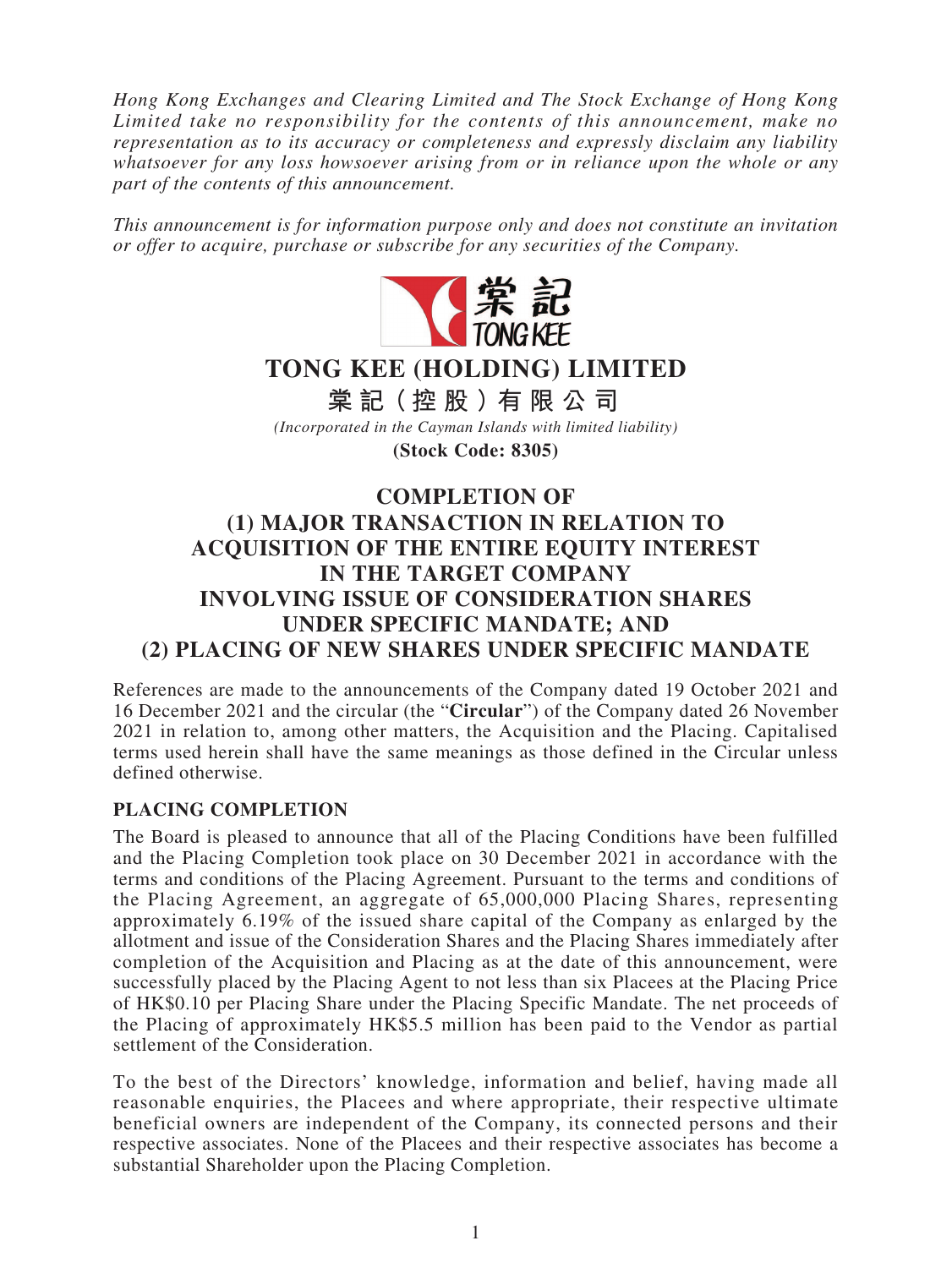## **ACQUISITION COMPLETION**

The Board is also pleased to announce that all of the Acquisition Conditions have been fulfilled and the Acquisition Completion took place on 30 December 2021 in accordance with the terms and conditions of the Sale and Purchase Agreement. Pursuant to the terms and conditions of the Sale and Purchase Agreement, an aggregate of 185,000,000 Consideration Shares were allotted and issued by the Company to the Vendor at the Issue Price of HK\$0.10 per Consideration Share under the Shares Specific Mandate as partial settlement of the Consideration. As a result of the allotment and issue of the Consideration Shares and the Placing Shares, the Vendor, which is wholly-owned by Mr. Grant, is interested in approximately 17.62% of the issued Shares and has become a substantial Shareholder.

Upon the Acquisition Completion, the Target Company has become a wholly-owned subsidiary of the Company and the financial information of the Target Group will be consolidated into the consolidated financial statements of the Group.

Pursuant to the terms and conditions of the Sale and Purchase Agreement, upon the Acquisition Completion, Mr. Grant entered into the Employment Contract with the Projexasia.

### **EFFECTS ON SHAREHOLDING STRUCTURE OF THE COMPANY**

To the best of the Directors' knowledge, information and belief, having made all reasonable enquiries, set out below is the shareholding structure of the Company (i) immediately prior to the Placing Completion and Acquisition Completion; and (ii) immediately after the Placing Completion, Acquisition Completion and the allotment and issue of the Placing Shares and Consideration Shares:

| <b>Shareholders</b>        | <b>Immediately prior to</b><br><b>Placing Completion and</b><br><b>Acquisition Completion</b> |         | <b>Immediately after the</b><br><b>Placing Completion,</b><br><b>Acquisition Completion</b><br>and the allotment and issue<br>of the Placing Shares and<br><b>Consideration Shares</b> |         |
|----------------------------|-----------------------------------------------------------------------------------------------|---------|----------------------------------------------------------------------------------------------------------------------------------------------------------------------------------------|---------|
|                            | Number of                                                                                     | Approx. | Number of                                                                                                                                                                              | Approx. |
|                            | Shares held                                                                                   | %       | Shares held                                                                                                                                                                            | $\%$    |
| <b>Advanced Pacific</b>    |                                                                                               |         |                                                                                                                                                                                        |         |
| (Note 1)                   | 600,000,000                                                                                   | 75.00   | 600,000,000                                                                                                                                                                            | 57.14   |
| Vendor                     |                                                                                               |         | 185,000,000                                                                                                                                                                            | 17.62   |
| <b>Public Shareholders</b> |                                                                                               |         |                                                                                                                                                                                        |         |
| - Placees                  |                                                                                               |         | 65,000,000                                                                                                                                                                             | 6.19    |
| - Other public             |                                                                                               |         |                                                                                                                                                                                        |         |
| Shareholders               | 200,000,000                                                                                   | 25.00   | 200,000,000                                                                                                                                                                            | 19.05   |
| Total                      | 800,000,000                                                                                   | 100     | 1,050,000,000                                                                                                                                                                          | 100     |